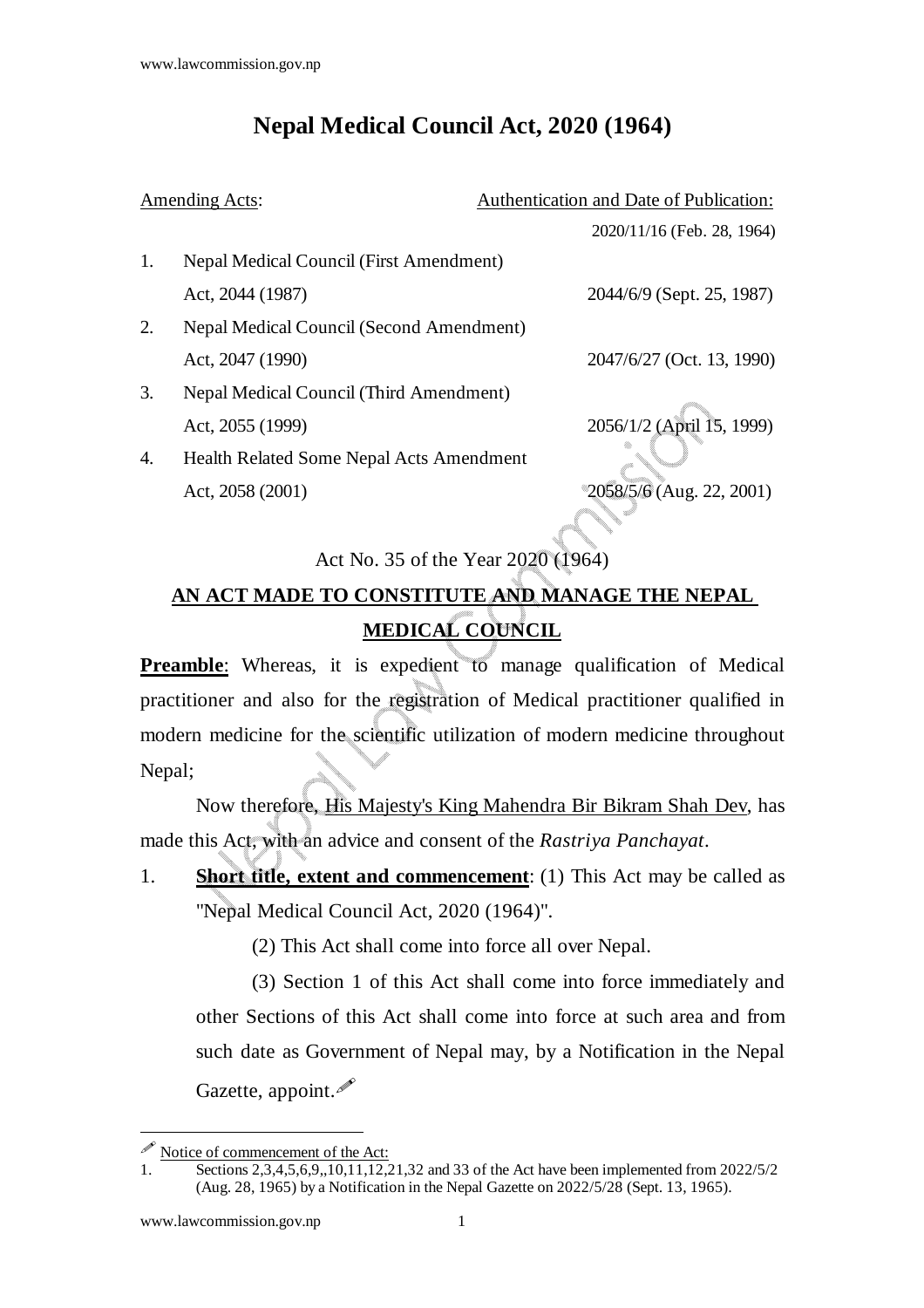- 2. **Definition**: Unless the subject or context otherwise requires, in this Act, -
	- (a) "Council" means the Nepal Medical Council established pursuant to Section 3.
	- $\pm$ (a1) "Chairperson" means Chairperson of the Council.
	- $\Theta$ (a2) "Member" means member of the Council and this term also includes Chairperson and Vice-Chairperson.
	- $\Theta$ (b) "Hospital" means an agency operated by Government of Nepal or Non- governmental level providing health services for treatment, prevention, diagnosis and rehabilitation from diseases and this term also includes a recognized institution established with the objective of carrying out or caused to be carried out study, teaching at least bachelors level and to provide or cause to provide be given training in medical science.
	- (c) "Modern medicine" means the medicine of allopathic.
	- $\Theta$ (d) "Medical practitioner" means a person who has obtained bachelor's degree from the recognized institution in the medical science under modern medical system and engaged in the concerned profession.
	- $\boxtimes$ (d1) "Specialist Medical Practitioner" means a Medical practitioner who has obtained Masters Degree, honor and diploma from the recognized educational institution in the concerned subject as

l 2. Other all Sections to be implemented other than Section 26 of the Act have been implemented from 2033/12/7 (March 20, 1977 by a Notification in the Nepal Gazette on 2023/12/7 (March 20, 1967).

<sup>3.</sup> Section 26 of the Act has been implemented in Towan Panchayat areas of Kathmandu and Biratnagar from 2034/4/1 (July 16, 1977) by a Notification in the Nepal Gazette on 2034/3/20 (July 4, 1977).

<sup>4.</sup> Section 26 of the Act has been implemented all over Nepal as per the Notification in the Nepal Gazette dated 2048/9/15 (Dec. 30, 1991).

<sup>&</sup>lt;sup>+</sup> Inserted by the First Amendment.

 $\bullet$  $\bullet$  Amended by the Third Amendment.

Inserted by the Third Amendment.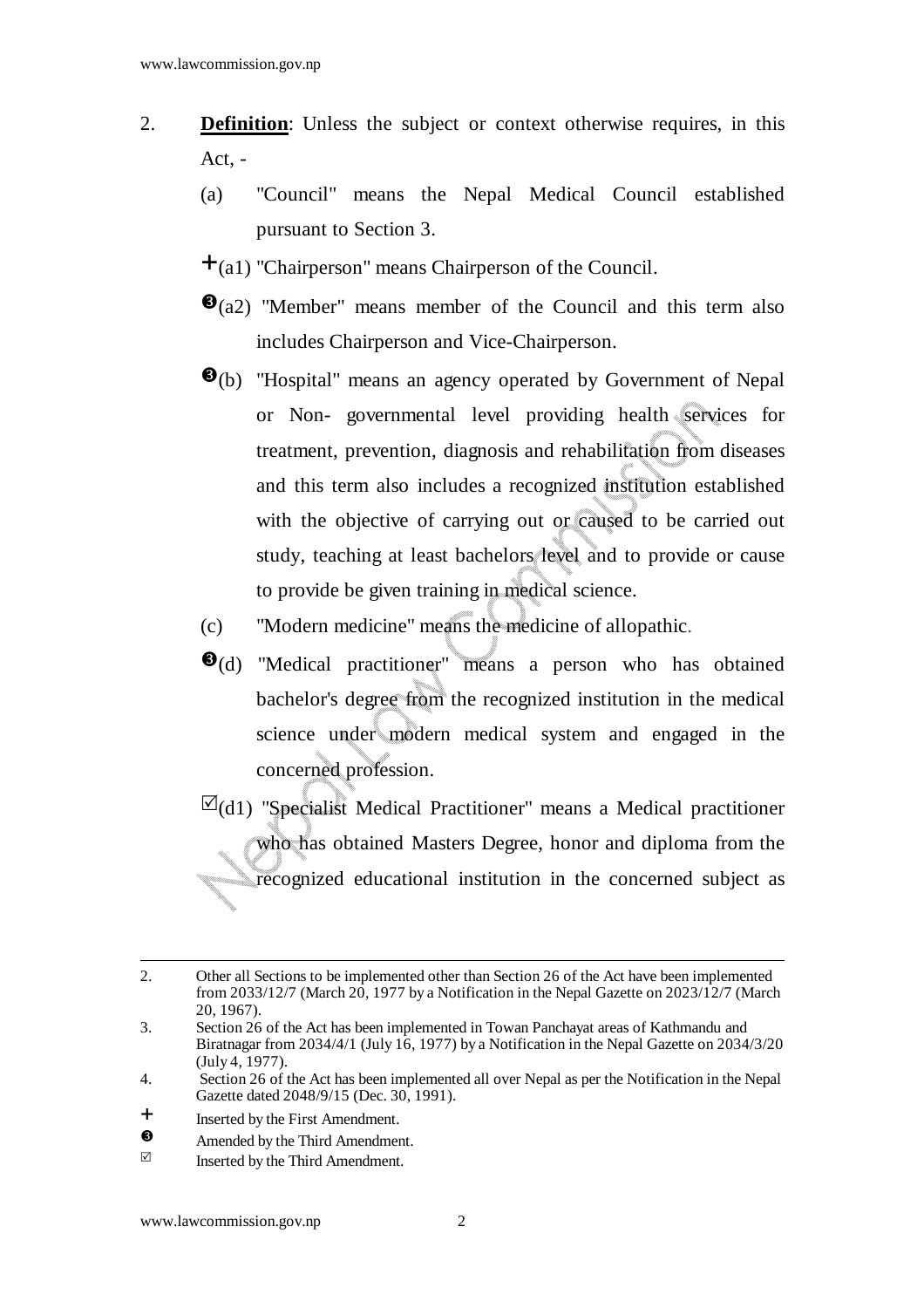well engaged in the concerned profession after obtaining special training as prescribed.

- $\boxtimes$ (d2) "Medical college" means an educational institution established with the objective of providing or causing of providing study of bachelor or master's degree or post graduate training in the modern medical science completely and this term also includes the medical institution and Dental College established for such purpose.
- $\bullet$ (e) "Register book" means the Register book maintained to register the name of Medical practitioner under this Act.
- (f) "Registered Medical Practitioner" means the Medical practitioner whose name has been registered in the Registration book.
- $\boxtimes$ (f1) "Recognized" means recognized under this Act.
- (g) "Registrar" means the Registrar of the Council appointed pursuant to Section 12 of the Act.
- (h) "Rule" means the Rules framed under this Act.
- (i) "Bye-laws" means the Bye-laws framed by the Council under this Act.
- $\pm$ (j) "Prescribed or as prescribed" means prescribed or as prescribed in the Rules or Bye-laws framed under this Act.
- 3. **Establishment of the Council**: (1) A Council named the Nepal Medical Council shall be established.

(2) The Council shall be an autonomous and corporate body with a perpetual succession. The Council shall have a separate seal of its own for all its activities.

(3) The Council may acquire, hold, transfer or leas movable and immovable properties and carry out or caused to be carried out other all

 $\overline{\mathsf{M}}$  $\Box$  Inserted by the Third Amendment.<br>  $\Omega$  Amended by the First Amendment.

 $\bullet$  Amended by the First Amendment.<br>  $\bullet$  Insected by the First Amendment

Inserted by the First Amendment.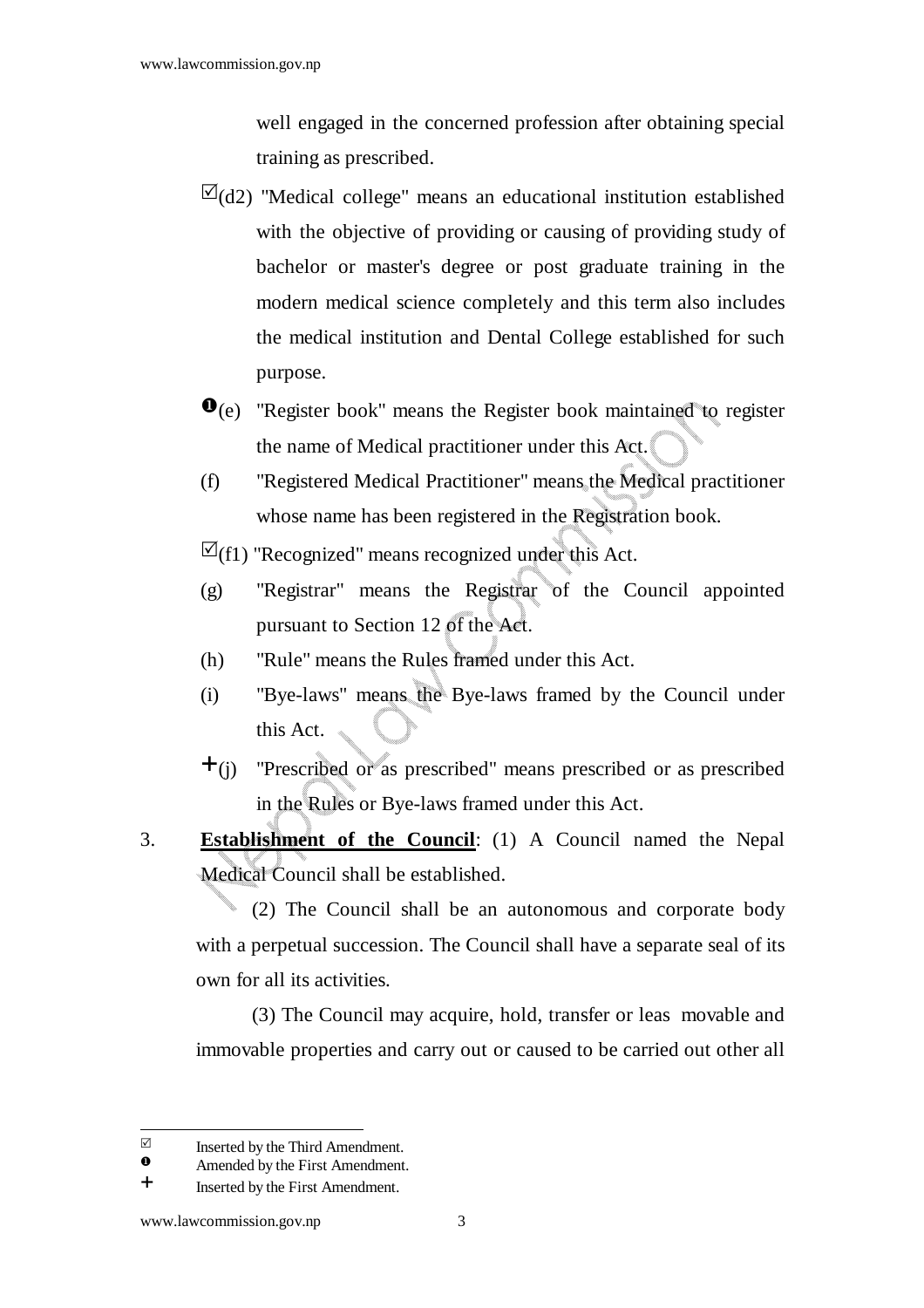functions as deemed appropriate in order to fulfill the objective of this Act.

(4) The Council may, as an individual, sue or be sued.

- #4. **Constitution of the Council**: The Council constituted pursuant to Section 3 shall have the members as follows:
	- (a) Nominated by Government of Nepal from among the Medical practitioner who has experience of at least of Twenty years as registered medical practitioner and obtained at least of Master's degree in the subject of medicine - Chairperson

(b) One Medical practitioner send by the registered Medical practitioners, upon holding an election as prescribed from among the registered Medical practitioner having experience of at least of Fifteen years - Vice-chairperson

- (c) Chairperson, Nepal Medical Council Member
- (d) One person nominated by Government of Nepal from among the Dean or Rector of the University or Health Science Academy where concerned subject to the modern medical science is studied - Member
- (e) One person nominated by Government of Nepal from among the consumers - The Member
- (f) Eight Medical practitioners elected as prescribed from among the registered medical practitioners - Member
- (g) Chairperson, Association of Nepal Dental Practitioners - Member
- (h) Three persons nominated by Government of Nepal from among the medical practitioner who has obtained at least of Master's degree on the subject

-

Amended by Health Related Some Nepal Acts Amendment Act, 2058 (2001)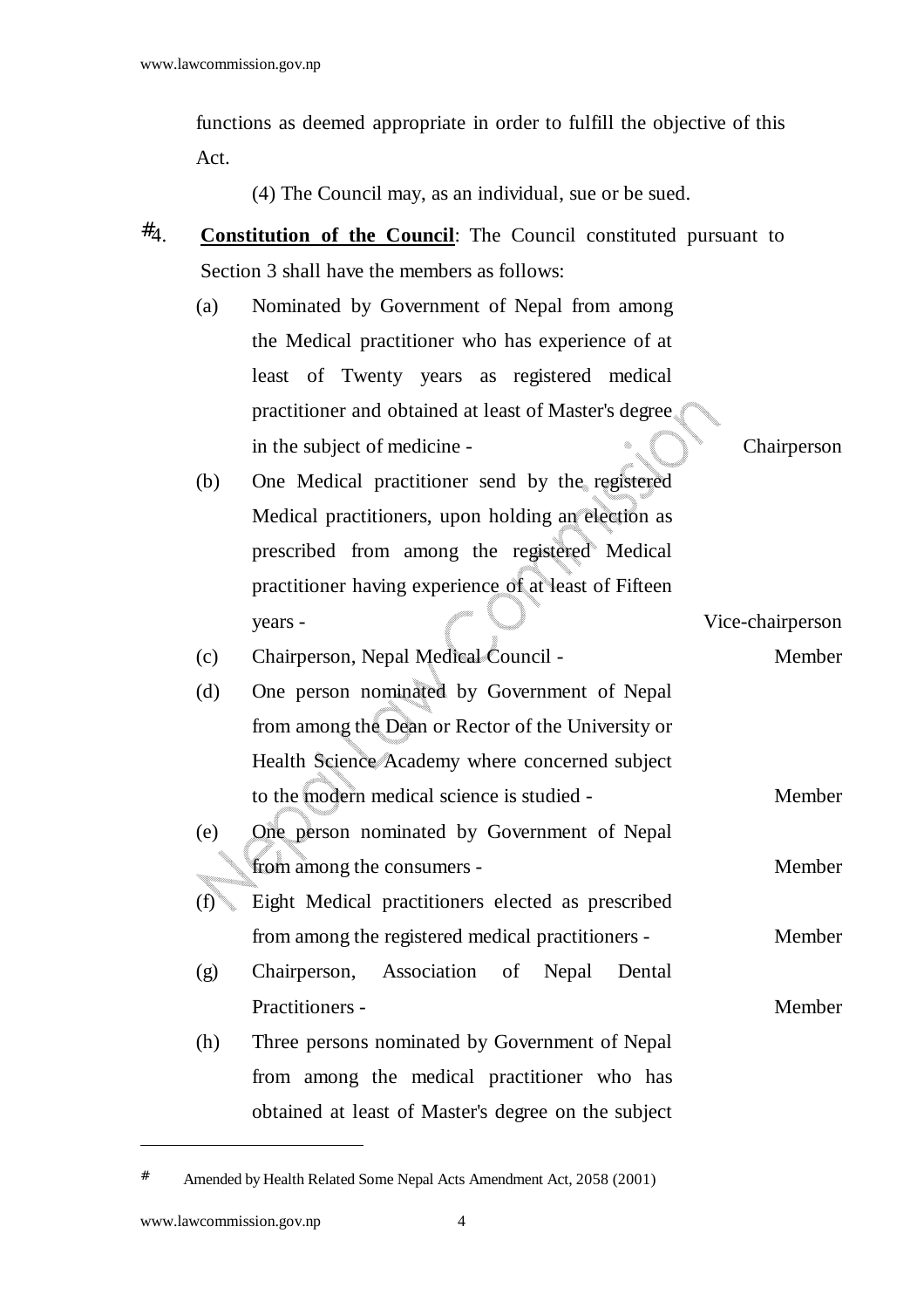concerned with the medicine other than the Dental Practitioners - Members - Members - Members - Members - Members - Members - Members - Members - Members - Members - Members - Members - Members - Members - Members - Members - Members - Members - Members - Members - Member

(i) Two persons nominated by Government of Nepal from among the Dental Practitioners who has obtained at least of Master's degree - Member

5. **Tenure of Office of the Member**: (1) The tenure of office of the nominated or elected members of the Council shall be of four years. After termination of the tenure of office, they may be re-nominated or re-elected.

 Provided that the member nominated by Government of Nepal may be removed from the membership by Government of Nepal showing reasonable reason.

 (2) In cases where the position of any member falls vacant before the termination of tenure of office, other member shall be nominated or elected for the remaining period.

6. **Disqualification for Membership**: (1) Any of the following persons shall be deemed to be disqualified for nomination or election or to continue as a member of the Council:

(a) Who is not a Nepali Citizen,

- (b) Whose name has been removed from the Register Book,
- (c) Who has been convicted and sentenced by the court in a criminal offence involving moral turpitude,
- (d) Who has not completed five years from the date of obtaining of MBBS or the degree equivalent to such degree  $\#$  or B.D.S or the degree equivalent to such degree.

Provided that, the disqualification prescribed in this Clause shallonly be applicable in the case of the member elected pursuant to Clause  $\#$ .... (f) of Sub-section (1) of the Section 4.

 $\bullet$  Amended by the First Amendment.

Inserted by the Third Amendment.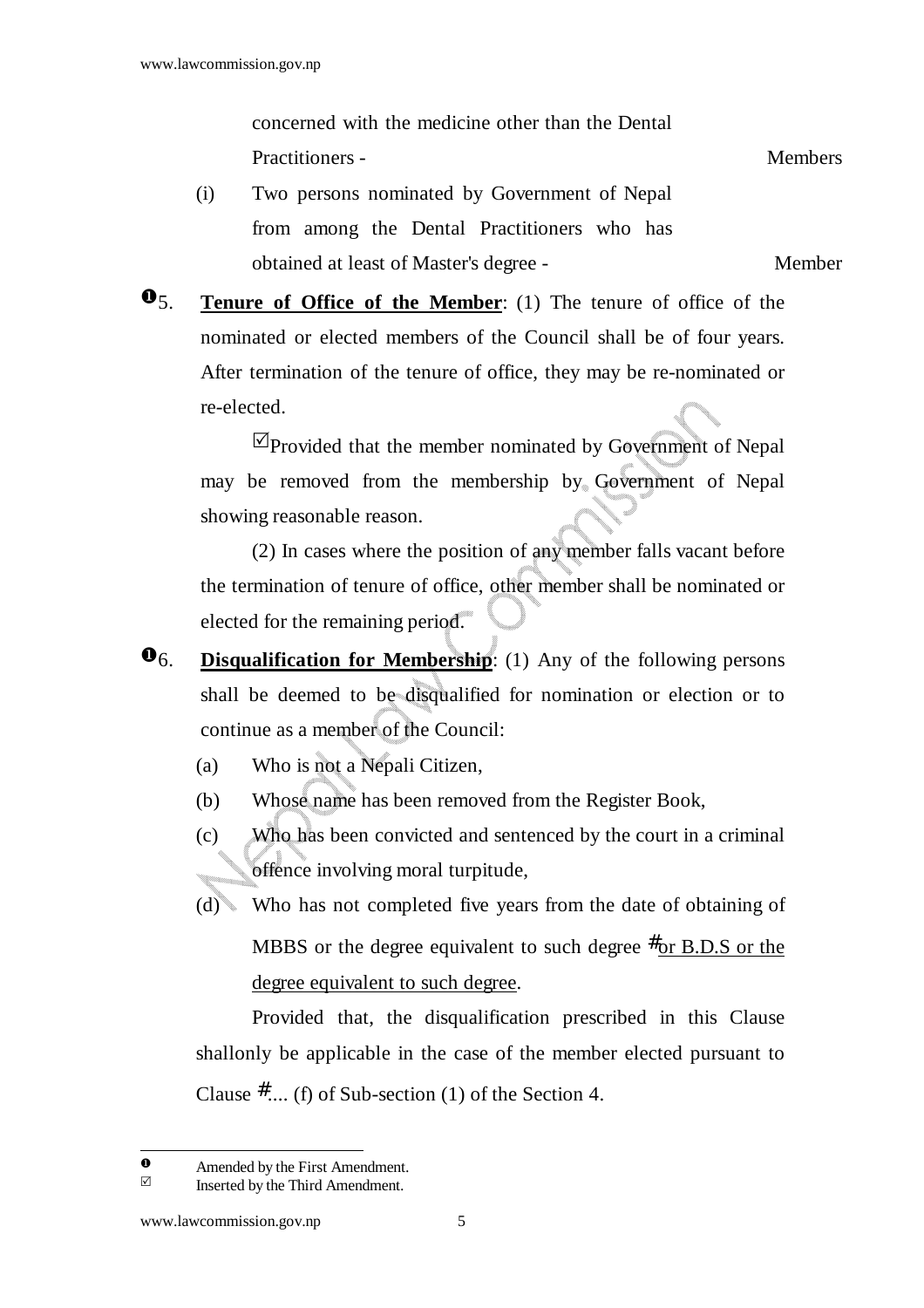- 7. **Condition for Termination of Membership**: The membership of the Council shall be deemed to have been terminated on the following condition:
	- (a) In case of death,
	- (b) If disqualified to continue membership under Section 5,
	- (c) If the resignation tendered from the post of a member is approved,
	- (d) If he/she is absent in more than three consecutive meetings of the Council without informing the Council with reasoned information thereof.

 Provided that, the Council may give permission to any member to remain absent from the meeting of the Council for a maximum period of Six months.

- $\boxtimes$ <sub>7A.</sub> **Functions, duties and powers of the Council:** (1) Functions, duties and powers of the Council shall be as follows:
	- (a) To give recognition as prescribed to the Medical College which provides or cause to provide study, teaching and training in medical science.
	- (b) To make recommendation for cancellation of registration and approval in cases where it has been found not compliance at the time of evaluation and review of prescribed policy of the curriculum, terms of admission and examination system and other infrastructures and other matters of standards of the Medical College which provides or cause to provide study, teaching and training in medical science.

- $\bullet$  Amended by the First Amendment.
- Inserted by the Third Amendment.

<sup>#</sup> Amended by Health Related Some Nepal Acts Amendment Act, 2058 (2001)

<sup>&</sup>lt;sup>#</sup> Amended by Health Related Some Nepal Acts Amendment Act, 2058 (2001)<br> **●** Amended by the First Amendment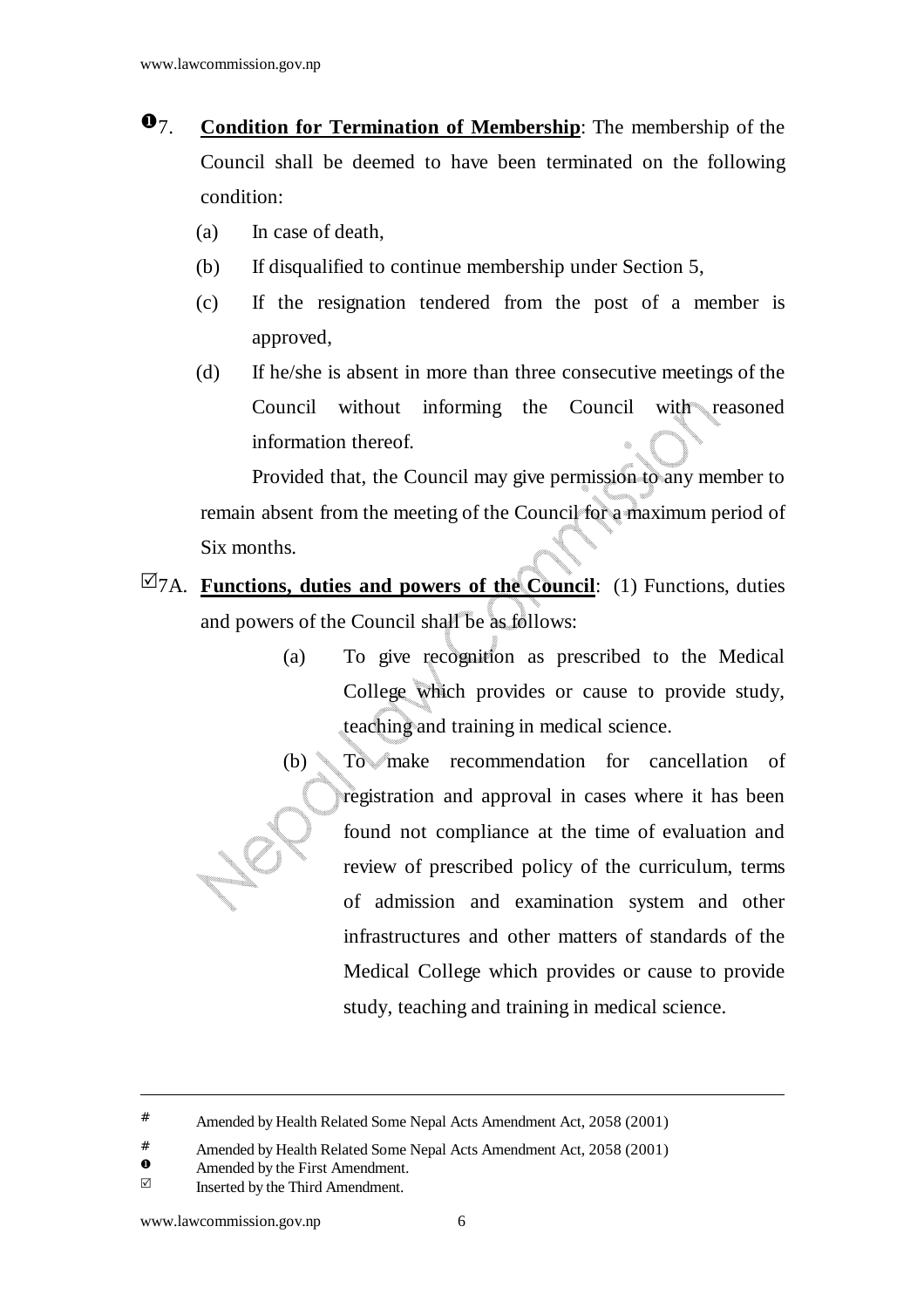- (c) To determine policy as required for smooth operation of the medical profession.
- (d) To issue registration license by determining qualification of the Medical practitioner and conducting prescribed Licensing Examination for the qualified Medical practitioner.
- (e) To prepare code of conduct of the Medical practitioner as prescribed and remove the name of a Medical practitioner from the Registration book after taking actions as prescribed against the Medical practitioner who has breached such a code of conduct.

 (2) Government of Nepal shall make consultation with the Council prior to give approval to establish and operate any Medical College and the Council shall examine whether such Medical College has completed the standards and infrastructures pursuant to Clause (b) of Sub-section (1) or not and if found completed such standards and infrastructures, the Council shall only give opinion in regard to give approval to establish and operate Medical college and Government of Nepal shall give approval to establish and operate Medical College on the basis of such opinion of the Council.

- $\boxtimes$ <sub>7B</sub>. **Meeting and decision of the Council**: The procedure relating to the meetings and decision of the Council shall be as prescribed.
- 8. **To be published in the Nepal Gazette**: The name of each member who has been nominated or  $\bullet$  elected in the Council or removed from by the Council shall be published in the Nepal Gazette.
- 9. **Act and proceedings not to be invalid**: If an act and proceeding has been carried out owing to vacancy of position of any member or being or having nominated or selected unqualified person, the act and

 $\triangledown$ Inserted by the Third Amendment.

 $\bullet$ Amended by the Third Amendment.

www.lawcommission.gov.np 7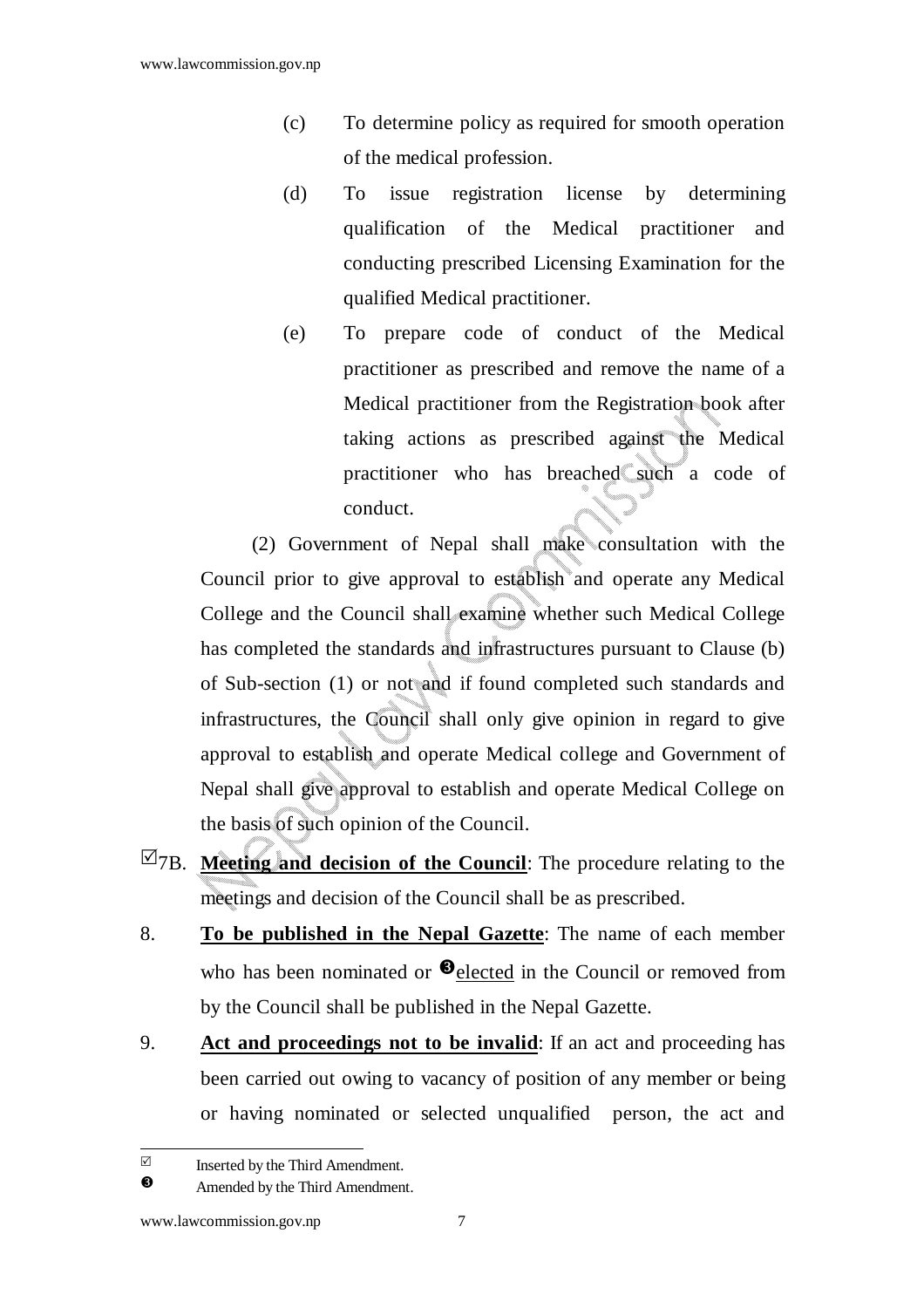proceeding of the Council shall not be deemed to be invalid owing to the reason thereof.

- $\bullet$  10. **Meeting allowance and other facilities**: Meeting allowance and other facilities of the members shall be as determined/fixed by the Council with the prior approval of Government of Nepal.
- **0**11. **Committee may be constituted**: (1) In exercise the power conferred to the Council by this Act or the Rules or Bye-laws framed thereunder, the Council may constitute various subject Committees.

(2) The functions, duties and powers of the Committee shall be as determined by the Council.

**0**12. **Registrar and employee**: (1) Government of Nepal may appoint or nominate a person in order to function as a Registrar under this Act or Rules framed thereunder and assign a person to carry out all functions to be carried out by him/her in his/her absence.

(2) The Registrar appointed pursuant to Sub-section (1) or the person assigned in his/her absence shall carry out the functions of the Secretary of the Council and the Committee pursuant to Section 11 and such a person shall have power to participate in the discussion to be made in the meeting of the Committee or Council but shall not have power to caste a vote.

(3) If a Registrar appointed pursuant to Sub-section (1) needs to be removed or suspended or imposed other penalty it shall be done under the Rules framed under this Act.

(4) The Council may appoint officer and employees as required with the approval of Government of Nepal.

(5) All the officer and employees appointed pursuant to Subsection (4) shall be under the control and supervision of the Registrar.

l  $\ddot{\mathbf{e}}$ 

Amended by the Third Amendment.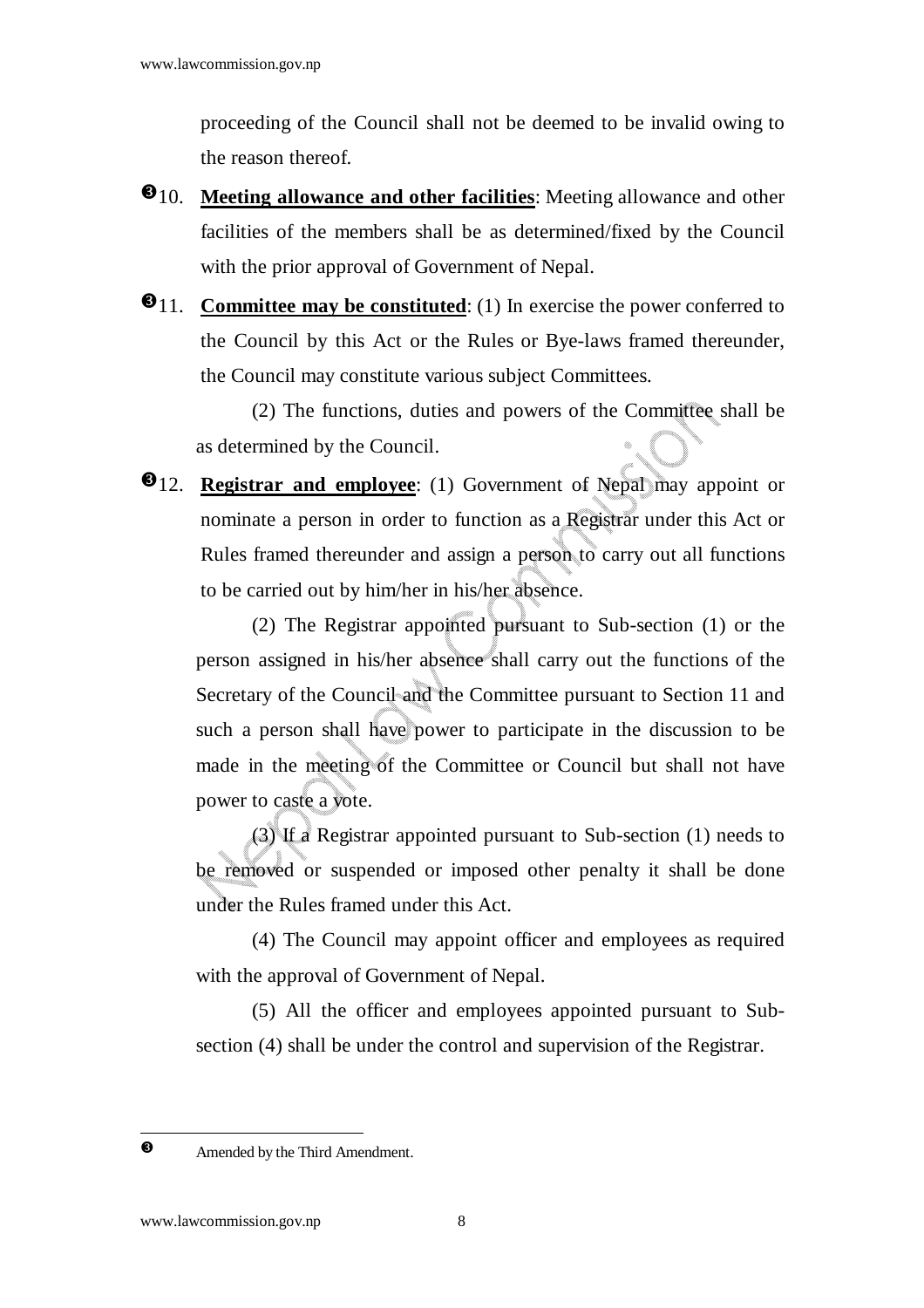13. **Functions and duties of the Registrar**: (1) To register in the Registration book stipulating the name, address and qualification of Medical practitioner to be registered from time to time under this Act, Rule and ordinary or special order of the Council by maintaining up to date the Registration book, to remove the name of deceased Medical Practitioner from membership to be removed owing to death and it shall be the duty of the Registrar to carry out all other functions to be carried out by him/her under this Act and Rules thereunder.

(2) If any  $\mathbf{0}$  registered medical practitioner refrains from his /her profession or changes his/her address, the notice thereof shall be required to be given to the Registrar within One month. If there is a ground for doubt that a Medical practitioner has changed his/her address or refrained him/her from the profession, the Registrar shall send  $\mathcal{K}$ ........ a letter in the address maintained in the Registration book; in cases such a letter returns or a reply is received within Three months of delivery of such a letter, the name of such a Medical practitioner shall be notified by publishing a notice in a major newspaper by the Registrar and if any information is not received within next Three months, the Registrar may remove his/her name from the  $\bullet$  Registration book.

Provided that, if someone submitted an application to the Registrar stating that the letter sent by the Registrar is not received on time or reply could not be furnished on time beyond the circumstance of his/her control or due to any other reason or showing the reason for restarting of such profession, the Registrar may re-register the name of such a Medical practitioner in the Registration book who has been removed under this Sub-section and the fee as prescribed shall be chargeable for the registration made in such a way.

Omitted by the Third Amendment.

 $\bullet$ Amended by the Third Amendment.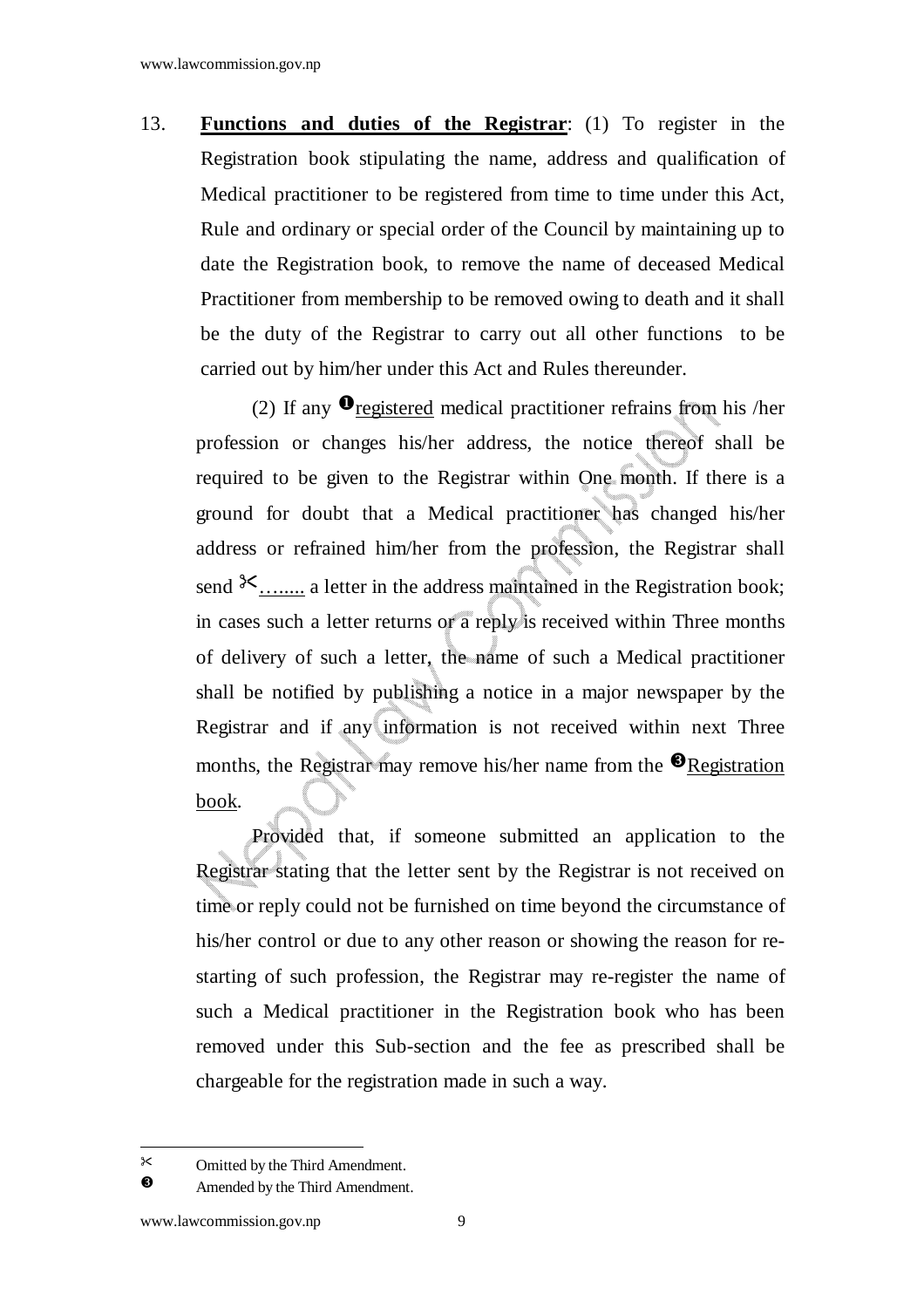(3) The Registration Book prepared established under this Section shall be recognized  $\mathbf{0}$  as goods as the governmental document.

 $\bullet$  14. **Name to be registered in register**: (1) An application in the format as prescribed along with the fee as prescribed shall be required to be furnished to the Council for registration of the name in the Registration book by the person who has obtained qualification as mentioned in the Schedule under this Act and the Rules framed thereunder.

 (2) While scrutinizing on the application pursuant to Subsection (1) by the Council, if it has been found as per rule, the name of such a person shall be registered temporarily for Two years in the Registered Book and issued certificate of such registration.

(3) The persons from among the persons registered temporarily in the Registration book pursuant to Sub-section (2) , and employed in the service of Government of Nepal and who have gone abroad to study on the scholarship obtained to Government of Nepal shall be required to carry out medical profession in a place and up to the period fixed by the Ministry of Health.

(4) After having medical profession up to Two years by aperson other than the person as mentioned in Sub-section (3), the Council after having registered the name in the Registration book permanently and shall issue the certificate thereof.

(5) On the recommendation of the Ministry of Health the name of a person who has worked up to the period as fixed pursuant to Subsection (3), the Council shall register the name of such person in the Registration book permanently and shall issue the certificate thereof.

(6) If the Council has assumed the opinion that the other person also has obtained the minimum qualification in the medical science other than the qualification as mentioned in the Schedule and made recommendation accordingly by the Council and the Ministry of Health

 $\mathbf{o}$ 

Amended by the First Amendment.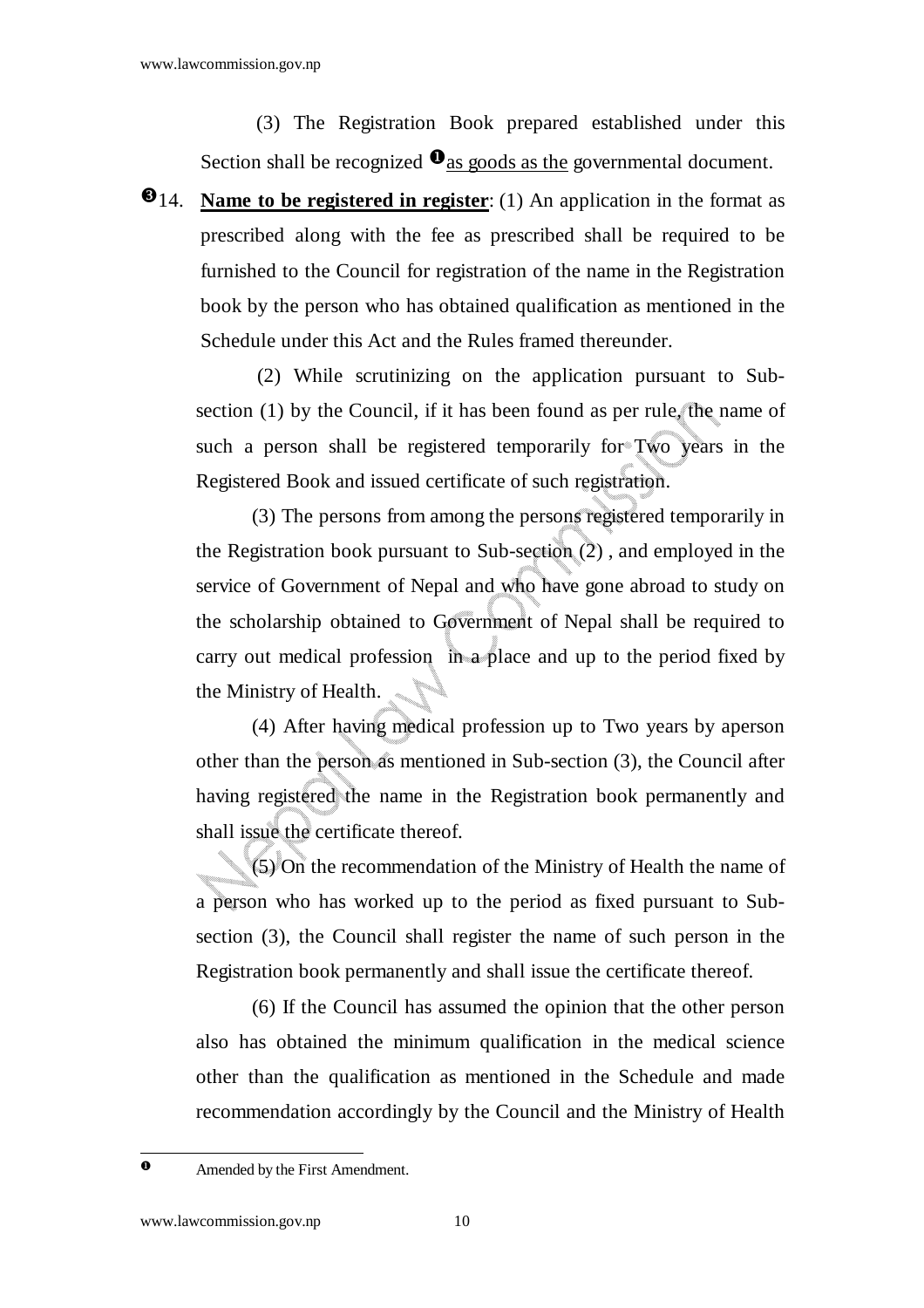has given directives to register the name of such person under this Section, the Council shall register the name of such person in the Registration book and issue the certificate thereof.

(7) The provision relating to registration of foreign citizens in the Council shall be as prescribed.

15. **Process of application**: (1) All applications submitted for registration of the name in the Registration book pursuant to Sub-section (1) of Section 14 shall be sent directly to the Registrar and the Registrar shall also be required to submit all the applications to the  $\odot$  Committee prescribed by the Council for the purpose of this Act.

(2) The Committee shall make enquiry as regards whether or not the applicant is the person qualified as set forth in the Schedule and whether or not his/her application has been duly completed and the Committee shall submit its report in detail to the Council.

(3) After having consideration over the report submitted by the Committee, the Council shall do as follows:

- (a) To give directive for registration of the name of the applicant in the event that the applicant is a qualified person as set forth in the Schedule and his/her application has been duly completed and he/she has paid the fees as prescribed in the Rule so concerned.
- (b) To deny for registration of the name of the applicant in the Registration book in the event that any application has not been duly completed or has not been deposited fees by the applicant or the applicant has not been qualified as set forth in the Schedule and notify the applicant stating the reason thereof.

- $\bullet$ 

Amended by the Third Amendment.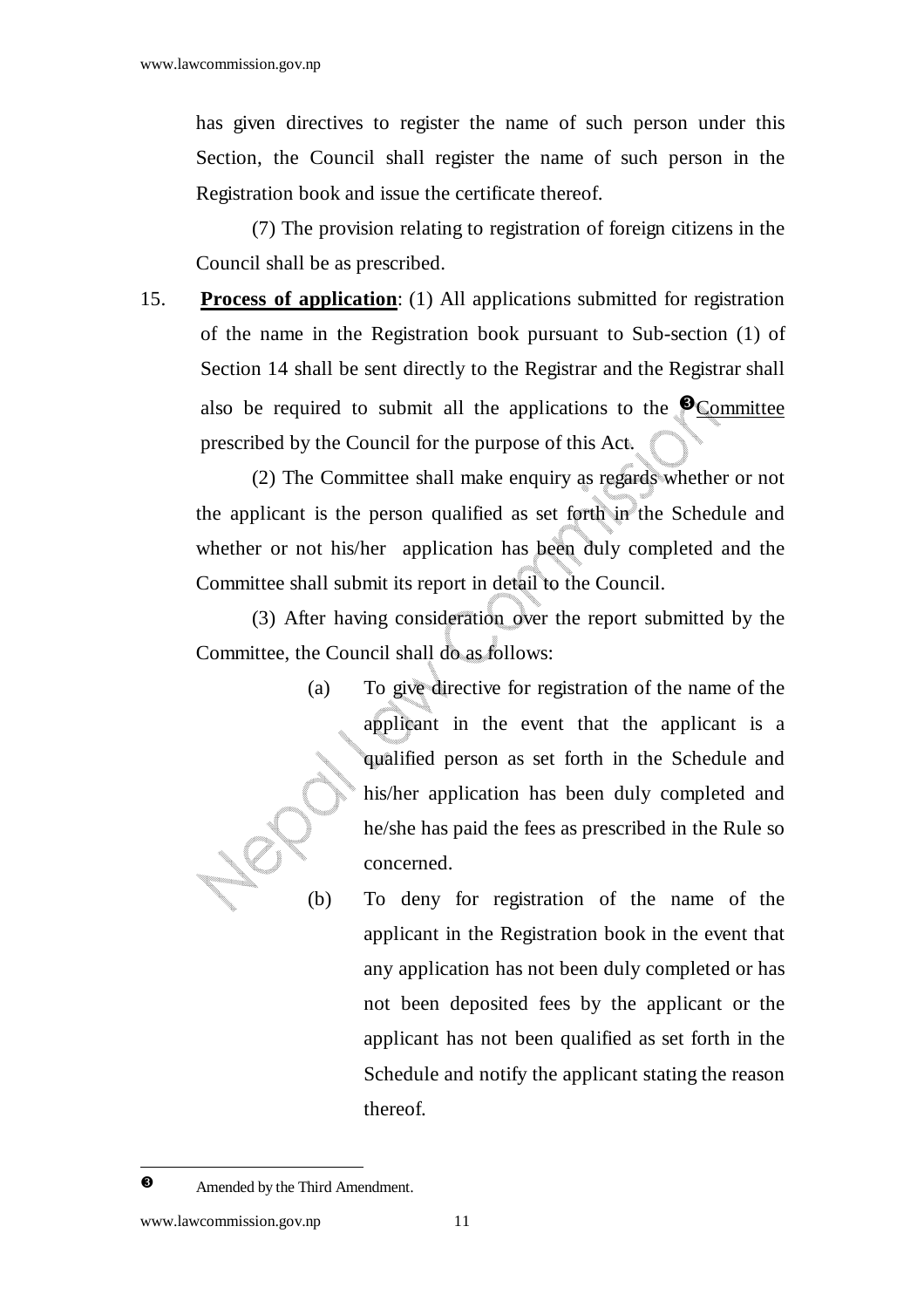(4) If the name of any applicant could not be registered in the Registration book under Clause (b) of Sub-section (3), owing to duly non-completion of the application to be completed duly or nondeposition of fees by the applicant and such applicant has submitted other duly completed application or depositing fees, his/her name shall not be denied to register in the Registration book owing only for the reason of earlier denial.

(5) If the Council has made directive to register the name of an applicant pursuant to Clause (a) of Sub-section (3), the Registrar having registered the name of such person in the Registration book, issue him/her a certificate thereof.

- 16. **Certificate, information and details required to be given while registering the name**: The person whose name has to be registered in the Registration book pursuant to Sub-section (2) of Section 14 or the persons submitting an application for the registration of the name in the Registration book under Sub-section (1) of the said Section shall be required to furnish the following evidence, details and information to the Registrar:
	- $\bullet$ (a) The degree, certificate of educational qualification and other evidence as well documents prescribed and deemed necessary by the Council.
	- (b) If his/her name has been registered in the Registration book of any foreign Medical Council or Council or the institution equivalent to that, the details of that stating his/her qualification, degree, registration number and the date of registration in such Registration book.
	- (c) Letter of Oath purporting that he/she shall carry out the duties under this Act and the Rules.

- $\bullet$ 

Amended by the Third Amendment.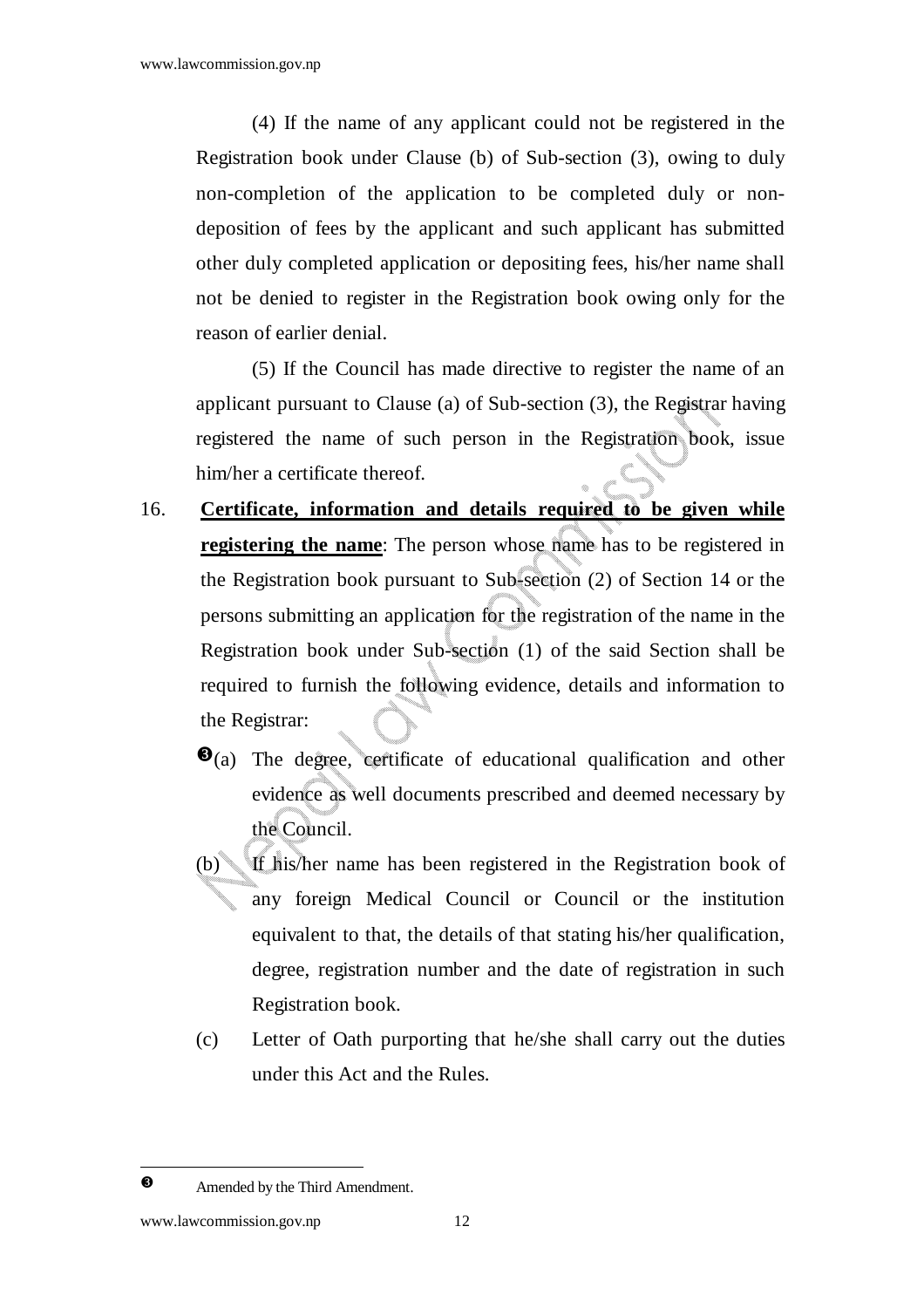- 17. **Power of the Council to give order to delete name from the Registration book and re-registration**: (1) The Council may issue an order to remove the name of any registered Medical practitioner from the Registration book in the circumstances as follows:
	- (a) If convicted and sentenced by the Court in a criminal offence involving moral turpitude, or
	- (b) If decided by two third majority vote of members of the Council accusing of any misconduct relating to the profession.

(2) If the person, whose name has been removed from the Registration book pursuant to Sub-section (1), applies for re-registration of his/her name in the Register book showing reasonable grounds to the Council, the Council may, if it is satisfied for registration of his/her name, order the Registrar to register his/her name in the Registration book after recovering the fee as prescribed as regards this and in cases where such directive has been given, the Registrar having so registered shall also issue a certificate thereof.

Provided that, in a case where the name has been removed from the Registration book under this Act, his/her name shall not be registered under this Sub-section without being completed the period of at least of Two years of removal of such name.

18. **Dissolution of the Council**: (1) If Government of Nepal deems that the Council has been unable to exercise or frequently misused or exercised in excess of its powers conferred to it or unable to perform its duties under this Act or the Rule, Government of Nepal shall give information to the Council to reform or correct the matter thereof.

(2) If the reformation or correction could not be made in its acts and proceeding by the Council according to the notice given under Subsection (1), Government of Nepal may dissolve the Council and

<sup>&</sup>lt;sup>+</sup> Inserted by the First Amendment.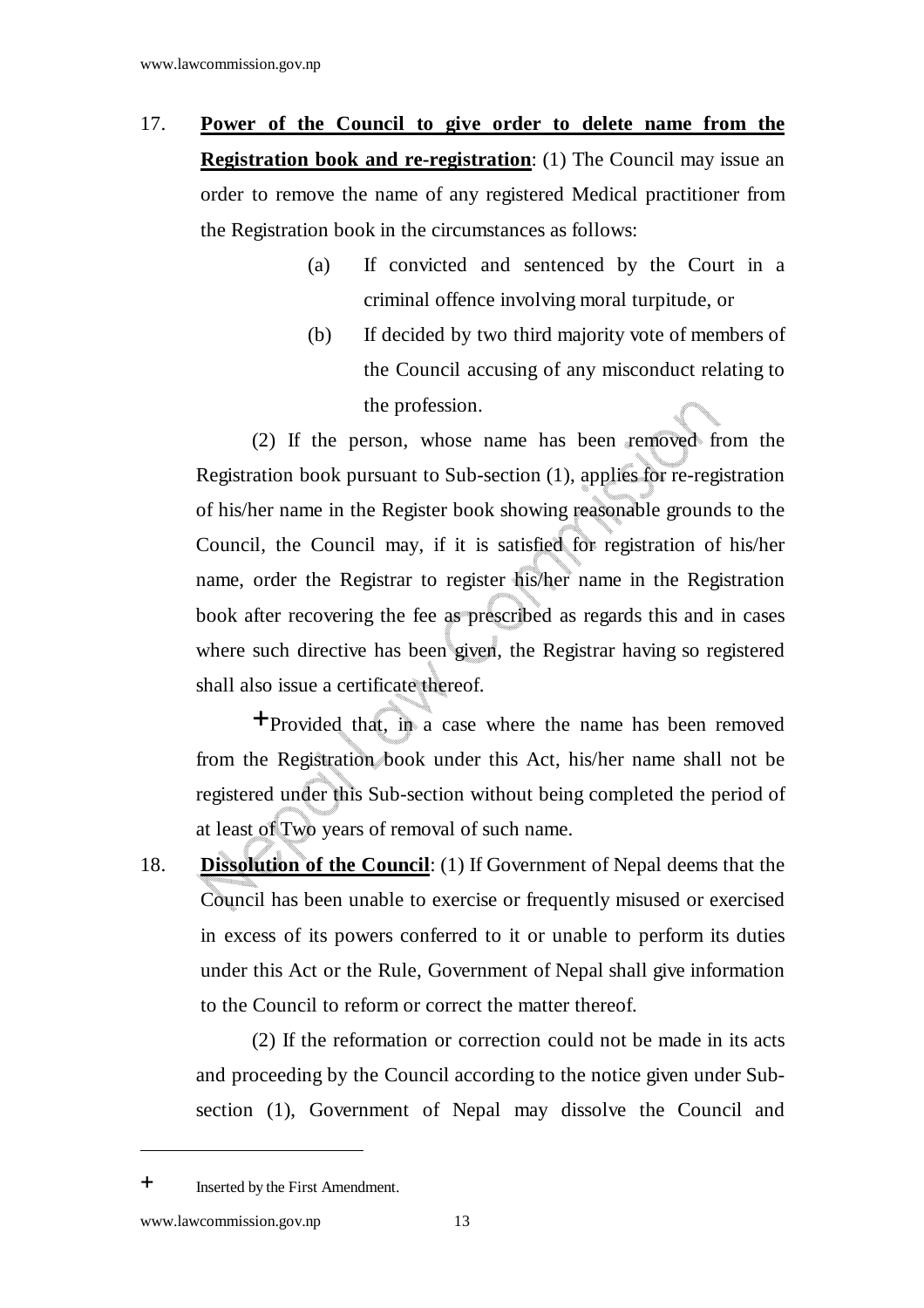**O**constitute Interim Executive Council until the constitution of the Council in order to carry out the functions to be carried out by the Council under this Act and the Rules and Bye-laws framed thereunder.

(3) After dissolution of the Council under Sub-section (2)  $\bullet$  the Interim Executive Council shall keep the fund and property of the Council in its responsibilities and hand over such fund and property to the newly constituted Council after constitution of the new Council.

(4) Government of Nepal shall, normally within Three months of the dissolution of the Council under Sub-section (2), require to constitute the new Council pursuant to Section 4.

19. **Appeal**: (1) Any one dissatisfied or the act and proceedings carried out by the Registrar may file an appeal in the Council within Thirty five days against such decision or act and proceedings.

(2)  $\Theta$  Any one dissatisfied with the decision made by the Council may file an appeal before the Court of Appeal within Thirty-five days of the date of decision.

- 20. **Removal of the name from the Registration book**: The Council shall constitute five members Enquiry Committee in order to carry out enquiry and submit report in the following conditions and on the basis of the report submitted by such Committee, the Council may remove the name of such person from the Registration book:
	- (a) If the name of any person has been registered owing to fraud or mistake,
	- (b) If any registered Medical practitioner has become incapable to carry out medical profession owing to mentally incapable.

 $\bullet$ Amended by the Third Amendment.

 $\bullet$ Amended by the Third Amendment.

Amended by the First Amendment.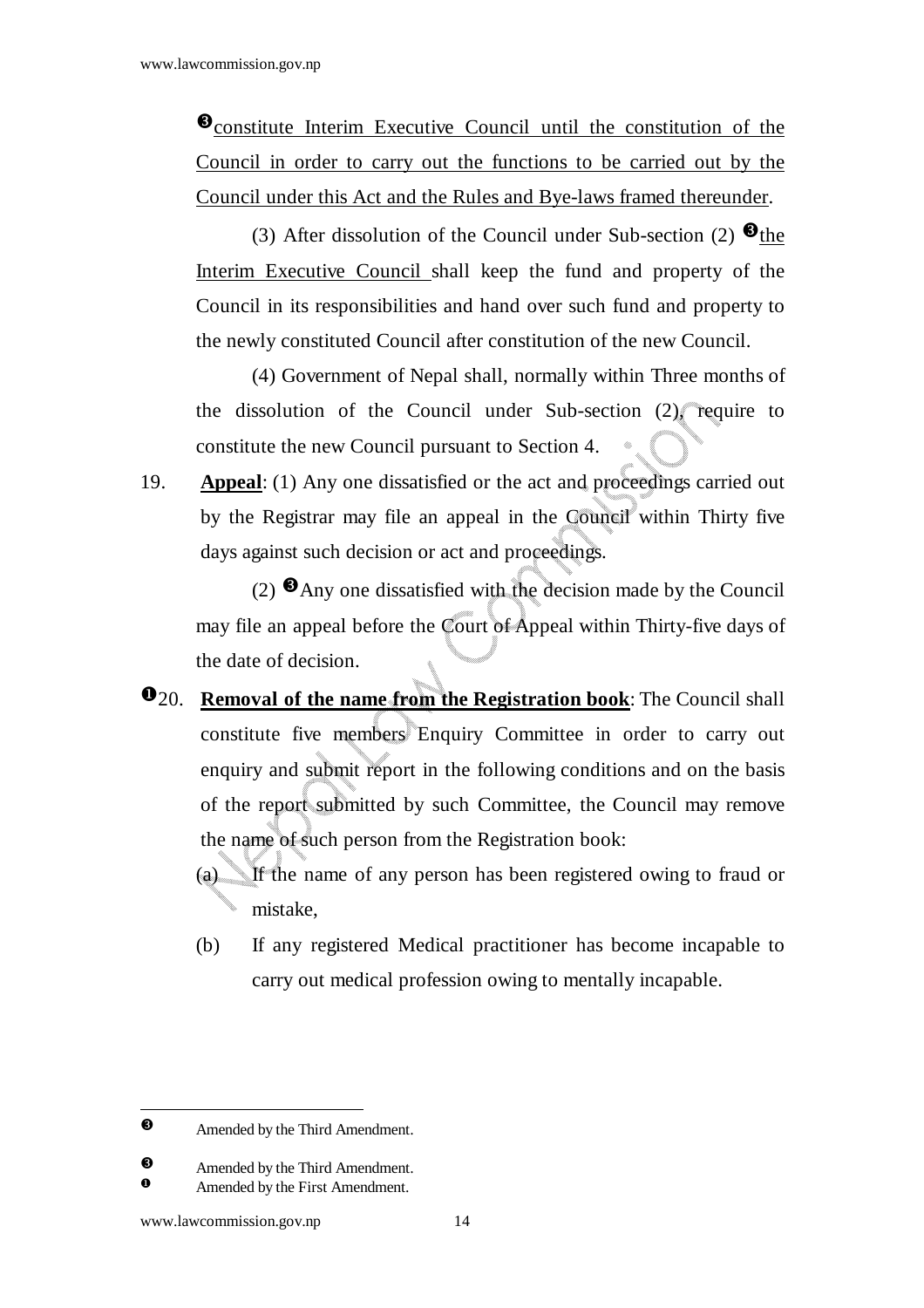**021. Recognition from Government of Nepal:** (1) **O**The Council may grant recognition to the Degrees, Diplomas, Certificate or other honours as regards the medical science.

 $\bullet$  (1a) The Degrees, Diplomas, Certificates and other honors recognized by  $\bullet$  the Council pursuant to Sub-section (1) shall be incorporated in the Schedule.

(2)Any person who has obtained Degrees, Diplomas, Certificates or other honours from the foreign institution as regards to medical science, shall be required to give an application to  $\bullet$  the Council as prescribed for the registration of such honours.

(3) After having consultation with the Council against the application so submitted pursuant to Sub-section (2), the Council may give recognition to such Degrees, Diplomas and Certificate or honours. The Degrees, Diplomas, Certificates or honours so recognized shall be incorporated in the Schedule.

- 21A. **Demand of details may be made**: The Council may, from time to time, demand from the medical institutions granting such Medical Degrees, Diplomas, Certificates or other honours, which have been recognized pursuant to Sub-section (1) of Section 21, all particulars relating to curricula prescribed therefor and the conditions prescribed for admission therein and it shall be the duty of such institution to provide such particulars.
- 21B. **Inspection of examination**: (1) The Council may appoint and depute the Inspector for inspection of examinations conducted for the Degree, Diploma, Certificate or other honors recognized pursuant to Subsection (1) of Section 21. The Inspector so appointed shall submit his

Inserted by the Second Amendment

Inserted by the Second Amendment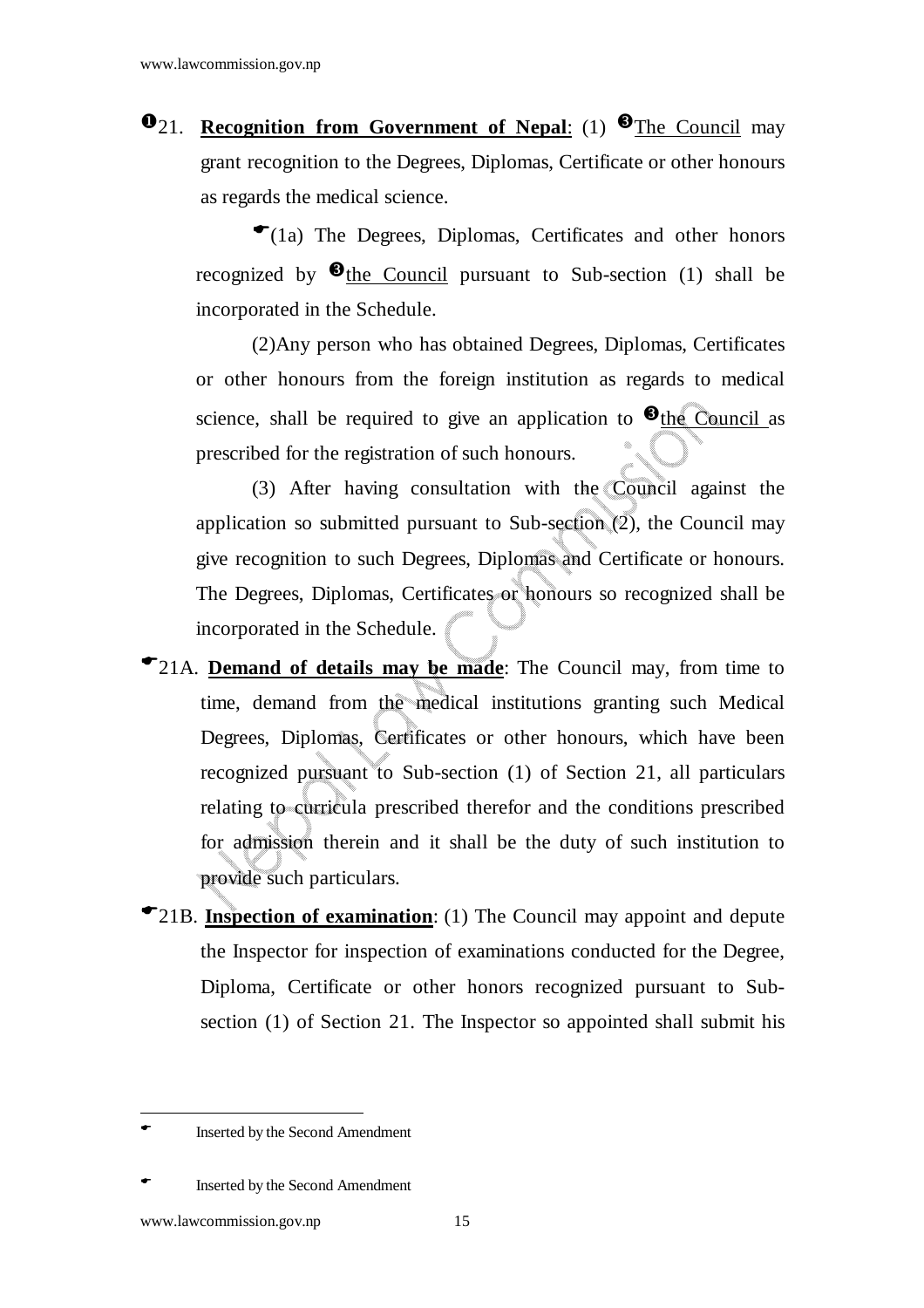/her report in respect of the examination inspected by him/her to the Council containing the particulars prescribed by the Council.

Provided that, the Inspector shall not be entitled to intervene by any means in any examination inspected by him/her.

(2) In consideration of the particulars received under Section 21a. or the report submitted by the Inspector under Sub-section (1), if the Council is satisfied that curricula, conditions of admission and the process of conducting examinations prescribed by the concerned medical institution in respect of any Degree, Diploma, Certificate or honors recognized under Sub-section (1) of Section 21, is not satisfactory and inadequate, the Council may submit its report to  $\bullet$  the university or educational institution obtained affiliation of the concerned medical institution in respect thereof.

**21C.** Abrogation of recognition: (1) The concerned university or educational institution having conducted investigation required and following the process as prescribed against the report so obtained pursuant to Sub-section (2) of Section 21b., shall furnish its opinion to Government of Nepal.

(2) After having consultation with the Council as regards to opinion and findings obtained from the university or educational institution pursuant to Sub-section (1), Government of Nepal shall issue directives as required to the Council as regards to such medical institution.

(3) The Council shall decide as required as per the directives issued by Government of Nepal pursuant to Sub-section (2).

(4) The decision made by the Council pursuant to Sub-section (3) to abrogate recognition of such medical institution from the Schedule or the Degree, Diploma, Certificate or other honors provided after any certain specific date from such medical institution in order to

l  $\bullet$ 

Amended by the Third Amendment.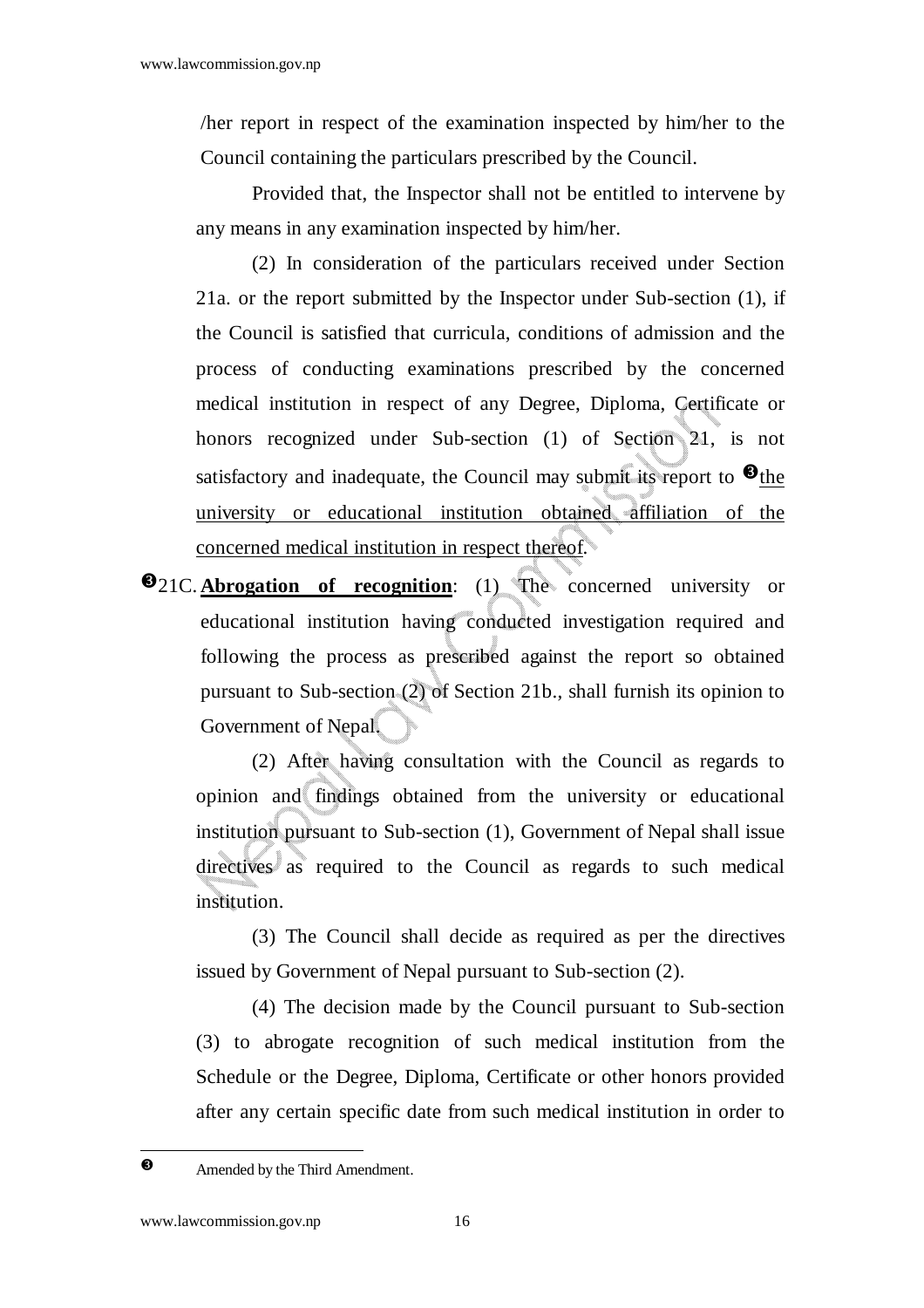abrogate recognition from the Schedule shall be published in the Nepal Gazette.

 $\boxtimes$ 21D. **Special examination may be conducted**: Prior to the registration of the Medical practitioner invested to register their name in the Council under this Act, the Council may conduct examination as prescribed in order to maintain standard as required in the medical science.

 $x_{22}$ 

 $x_{23.........}$ 

 $x_{24}$ 

- 25. **Legal suit and other legal actions may not be made**: Unless otherwise provided in this Act or the Rules, any legal suit or other legal actions shall not lie in any Court against the act and proceedings carried out by Government of Nepal or the Council or Registrar in exercise of the power conferred by this Act or the Rules.
- 26. **Restriction to carry out medical profession by the person whose name has not been registered in the Register book**: (1) No one shall be allowed to carry out medical profession directly or indirectly other than the registered Medical practitioner.

 $\boxtimes$ (1a) Subject to the Drugs Act, 2035 (1978), the person whose name has been registered in the Professional Council Relating to Health constituted under the prevailing laws shall be allowed to carry out the medical profession as prescribed by the publication of notice in the Nepal Gazette by Government of Nepal.

(2) ..............

 $\boxtimes$  Inserted by the Third Amendment.<br>  $\times$  Repealed by the First Amendment.

Repealed by the First Amendment.

Inserted by the Third Amendment.<br>  $\boxtimes$  Omitted by the First Amendment.

Omitted by the First Amendment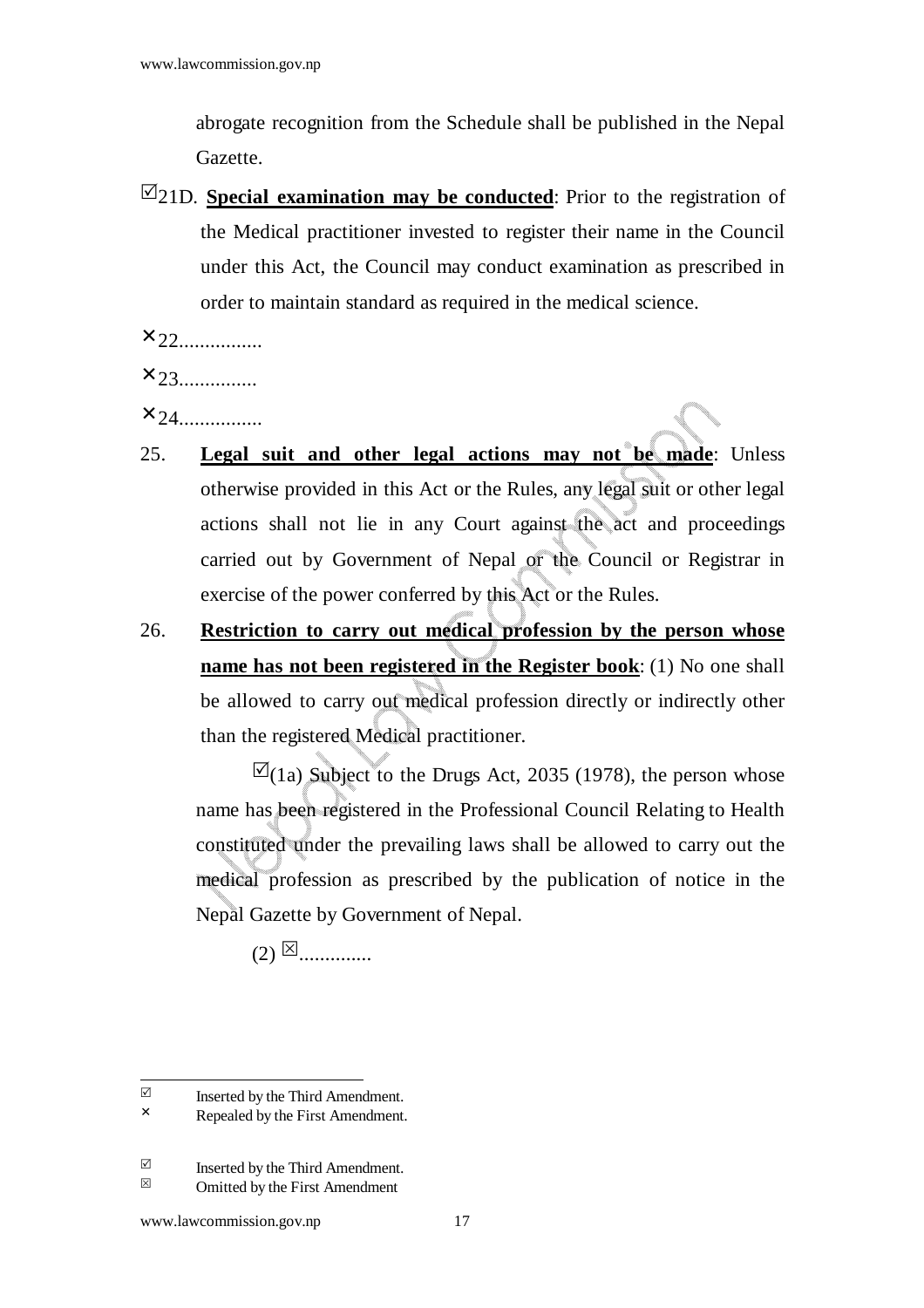(3) If any one has committed offence against this Section, such a person shall be punished with an imprisonment up to  $\bullet$  Three years or a fine up to Three Thousand Rupees or both.

27. **Punishment for using honours relating to medical qualification**: (1) No one shall be allowed to mention or cause to mention the Degree, Diploma, Certificate or honor relating to modern medicine which is not obtained by him/her therewith his/her name with a motive of carrying out the treatment (medical service) relating to modern medicine.

(2) If any one has been found guilty of the offence against Subsection (1), such person shall be punished  $\bullet$  with an imprisonment up to Three years or a fine up to Three Thousand Rupees or both.

28. **Case may be filed**: (a) If the Council has an opinion that the case is required to be filed against any person or institution who has violated the provision of this Act, the Council having adoption of a resolution thereof shall submit to Government of Nepal.

(b) Government of Nepal may give authority in writing to any official in order to carry out proceedings of such case.

- 29. **Regarding issuance of certificate by the registered Medical practitioner**: The Medical practitioner shall have the rights to carry out the acts as follows:
	- (a) To affix signature in the birth and death certificate according to the prevailing laws,
	- (b) To sign and affix the seal in the certificate relating to medicine or physical and mental fitness as per law and issue certificate.
- 30. **x** ...............
- $\boxtimes$ 30A. **Delegation of Authority**: (1) The power conferred to Government of Nepal under this Act, may be delegated to the Chief of other any body or institution other than the Council or Chief of the Council.

 $\bullet$ Amended by the First Amendment.

 Repealed by the Third Amendment.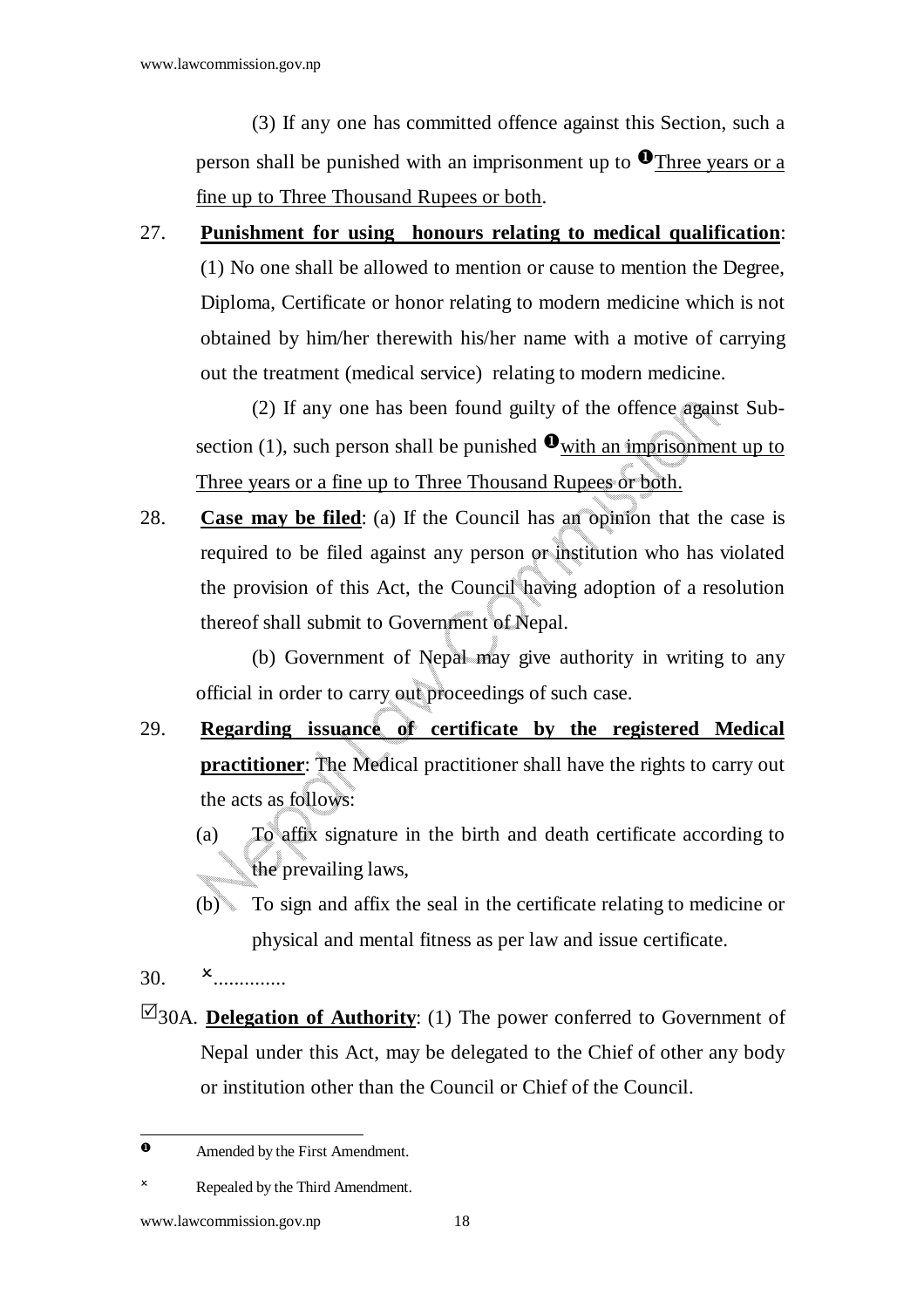(2) The power conferred to the Council under this Act or the Rules or Bye-laws framed thereunder, may be delegated to the Chairperson, Vice-Chairperson, member, Committee members, Registrar or other any officer employee of the Council.

- $\bullet$ 31. **Changes and modification to be made in the Schedule**: Government of Nepal, with the consultation of the Council and publication of notice in the Nepal Gazetteer, may change and modify in the Schedule.
- 32. **Power to frame rules**: (1) Government of Nepal may, with the consultation of the Council frame the Rules for the implementation of the objective of this Act.

(2) Without prejudice to the generality of the effectiveness of the power conferred by Sub-section (1), such Rules may make provision in the matters as follows:

- (a) To fix the meeting of the Council and its procedure,
- (b) To fix the mode of election of the members of the Council pursuant to Section 4,
- (c) To fix the powers and duties of the Chairperson and members of the Council,
- (d) To arrange the fund, wealth and property of the Council,
- (e) To give remuneration to the Chairperson and members,
- (f) To arrange for the terms of service, salary, allowance, punishment and removal of the Registrar and other employees,
- (g) To fix the form of the Registration book of the registered Medical practitioner to be maintained under this Act,
- (h) To publish the list relating to medical treatment,

 $\triangledown$ Inserted by the Third Amendment.

 $\bullet$ Amended by the Third Amendment.